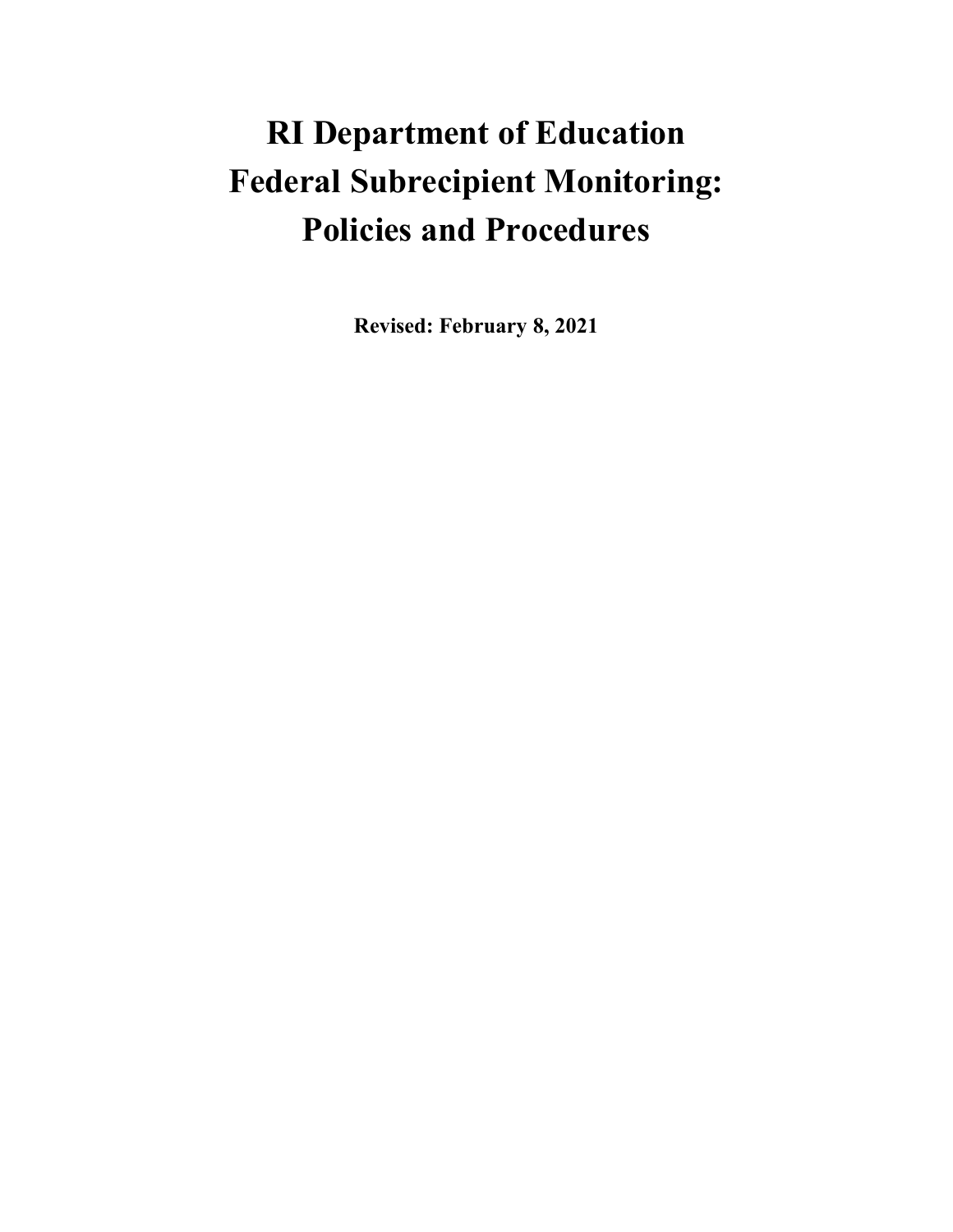#### Introduction

The Office of Management and Budget (OMB) 2 CFR Chapter I, Chapter II, Part 200, et al – Uniform Administrative Requirements, Cost Principles, and Audit Requirements for Federal Awards (Uniform Grant Guidance) supersedes and streamlines requirements from OMB Circulars A-21, A-87, A-110 and A-122; Circulars A-89, A-102 and A-133 and the guidance in Circular A-50 on Single Audit Act follow up.

In Subpart D: 200.328 "Monitoring and reporting program performance", the non-federal entity (RIDE) is responsible for oversight of the operations of the Federal award supported activities and must monitor its activities under Federal awards to assure compliance and performance expectations are being achieved. Monitoring must cover each program function or activity.

Subpart D: 200.331 "Requirements for pass-through entities" includes a requirement that the subrecipient permit the pass through entity and auditors to have access to the subrecipient's records and financial statements as necessary for the pass-through entity to meet federal requirements. The pass through entity must evaluate each subrecipient's risk of noncompliance with federal statutes, regulations, and the terms and conditions of the subaward for purposes of determining the appropriate subrecipient monitoring.

In Subpart F: 200.501 Audit Requirements states "A non-Federal entity that expends \$750,000 or more during the entity's fiscal year in Federal awards must have a single or program-specific audit conducted for that year". This is an increase over the previous threshold of \$500,000 or more. A Single Audit must be performed in accordance with §200.514 Scope of audit except when it elects to have a program-specific audit. Effective for fiscal years beginning after December 26, 2014, a non-Federal entity that expends less than \$750,000 in Federal awards during the fiscal year is exempt from Federal audit requirements for that year, but records must be available for review or audit by appropriate officials of the Federal agency, pass-through entity (RIDE), and Government Accountability Office (GAO).

Based on the administrative requirements presented in the new OMB Uniform Grant Guidance, the following will detail RIDE's policy for subrecipient monitoring.

# **I. OMB Uniform Grant Guidance Part D Requirements**

OMB Uniform Grant Guidance 2 CFR, 200 Part D, establishes standards for audits of state, local governments, and nonprofit organizations expending federal awards, whether they are direct recipients of federal funds or subrecipients expending federal funds received from a pass-through entity. Entities that expend \$750,000 or more per year in federal funds must have an audit pursuant to this guidance.

In accordance with Section 200.331 "Pass-through entity responsibilities", RIDE, as a passthrough entity, must ensure that every subaward is clearly identified to the subrecipient as a subaward and includes the following information at the time of the subaward and if any of these data elements change, include the changes in subsequent subaward modification: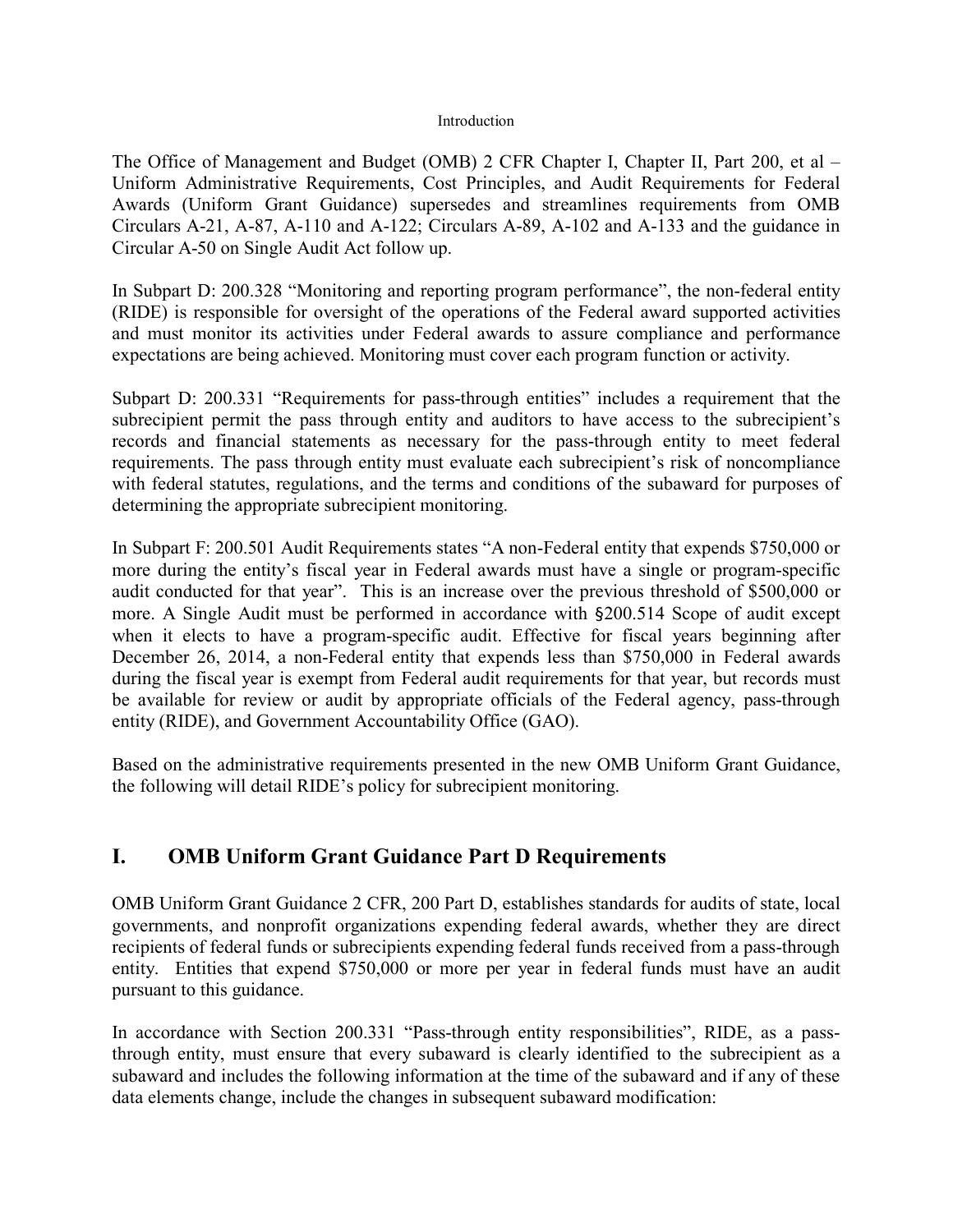- 1. Subrecipient name (which must match registered name in DUNS)
- 2. Subrecipient's DUNS number
- 3. Identify Federal awards made by informing each subrecipient of the Federal Award Identification Number (FAIN); Federal award date; Subaward period of performance start and end date; Amount of Federal funds obligated to this action; Total amount of Federal funds obligated to the subrecipient; Total amount of Federal award; Federal award project description as required to be responsive to the Federal Funding Accountability and Transparency Act (FFATA); name of Federal award agency, passthrough entity, and contact information for awarding official; CFDA number and name; indirect cost rate for Federal award. When some of the information is not available, the pass-through entity shall provide the best information available to describe the Federal award.
- 4. Advise subrecipients of requirements imposed on them by Federal laws, regulations, and the provisions of contracts or grant agreements as well as any supplemental requirements imposed by the pass-through entity.
- 5. An approved federally recognized indirect cost rate negotiated between the subrecipient and the Federal government or if not such rate exists, either a rate negotiated between the pass-through entity and the subrecipient or a de minimis indirect cost rate.
- 6. Subrecipients must permit the pass-through entity and auditors to have access to the subrecipient's records and financial statements as necessary for the pass-through entity to meet Federal requirements.
- 7. Monitor the activities of subrecipients as necessary to ensure that Federal awards are used for authorized purposes in compliance with laws, regulations, and the provisions of contracts or grant agreements and that performance goals are achieved.
- 8. Evaluate each subrecipient's risk of noncompliance with Federal statutes, regulations, and the terms and conditions of the subaward for purposed of determining the appropriate subrecipient monitoring.
- 9. Ensure that subrecipients expending \$750,000 or more in Federal awards during the subrecipient's fiscal year have met the audit requirements of this part for that fiscal year.
- 10. For audit findings which do not list a corrective action plan response from the organization's management, issue a management decision on audit findings within six months after receipt of the subrecipient's audit report and ensure that the subrecipient takes appropriate and timely corrective action.
- 11. Consider whether subrecipient audits necessitate adjustment of the pass-through entity's own records.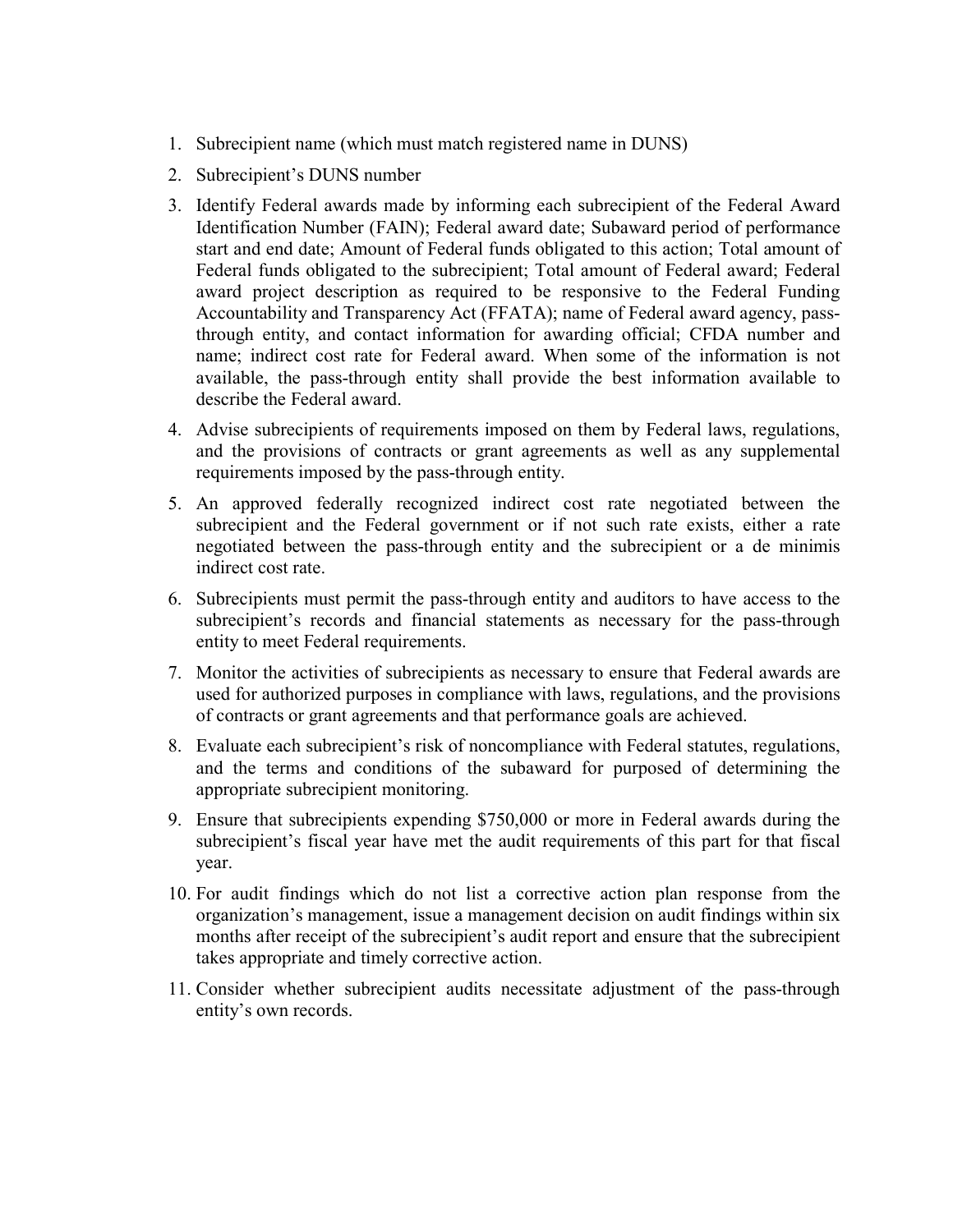# **II. RIDE's Monitoring Process**

## **TIER 1 – SINGLE AUDIT REVIEW**

- **A. Subaward**  To satisfy the responsibilities for pass-through entities imposed by OMB Uniform Grant Guidance Part D 200.331, RIDE will continue to include the Catalog of Federal Domestic Assistance (CFDA) number on each subgrant award. Additional information will be included in an addendum attached to the traditional grant award agreement.
- **B. Notice of Audit Responsibility –** An additional requirement imposed on passthrough entities by OMB Uniform Grant Guidance Part D 200.331 requires that subrecipients are advised of all Federal regulations. RIDE's Finance office sends each grantee a packet in June detailing its financial closeout requirements in addition to including the Single Audit requirements within the subrecipient monitoring memo that is part of the survey sent to all subrecipients in March. Within the packet and the memo, RIDE emphasizes the necessity of having a "Single Audit" that conforms to the laws and regulations of OMB Uniform Grant Guidance Part F 200.501 if the organization expends more than \$750,000 in Federal funds. Organizations are required to submit their single audit reporting package to the Federal Audit Clearinghouse within **9** months after the end of the organization's fiscal year. Failure to submit "Single Audit" reports on a timely basis could jeopardize the organization's risk status as well as future grant funding.
- **C. Monitoring Grant Activities –** The third requirement imposed on pass- through entities by OMB Uniform Grant Guidance Part D 200.328, requires that subrecipients are monitored as necessary to ensure that Federal awards are used for authorized purposes in compliance with the regulations of the grant agreement. Per part D 200.331, RIDE must evaluate each subrecipients' risk of noncompliance with Federal statutes, regulations, and the terms and conditions of the subaward for purposed of determining the appropriate subrecipient monitoring. RIDE's Program office and Finance office reviews each subgrantee's budget to ensure the expenditures fit within the Federal Regulations and the provisions of the grant. Each office has to authorize the grant via signature prior to the subgrantee expending any of the funds.
- **D. Audit Review Process –** The fourth requirement imposed on pass-through entities by OMB Uniform Grant Guidance Part F 200.501 requires that RIDE ensure that subrecipients expending \$750,000 or more in Federal awards during the subrecipient's fiscal year have met the audit requirements for the fiscal year.
	- 1) OMB Uniform Grant Guidance does not detail which pass-through entity is responsible when a subrecipient receives funds from multiple pass-through sources, implying that they are all equally responsible. Because it may be difficult to determine whether the subrecipient meets the audit threshold, RIDE will submit a survey to every agency to which it has given out funds during RIDE's fiscal year. The survey will either be a short form or a comprehensive form.
		- The short form will go out to all subrecipients receiving less than \$50,000 (unless they are a new subrecipient or an LEA). This survey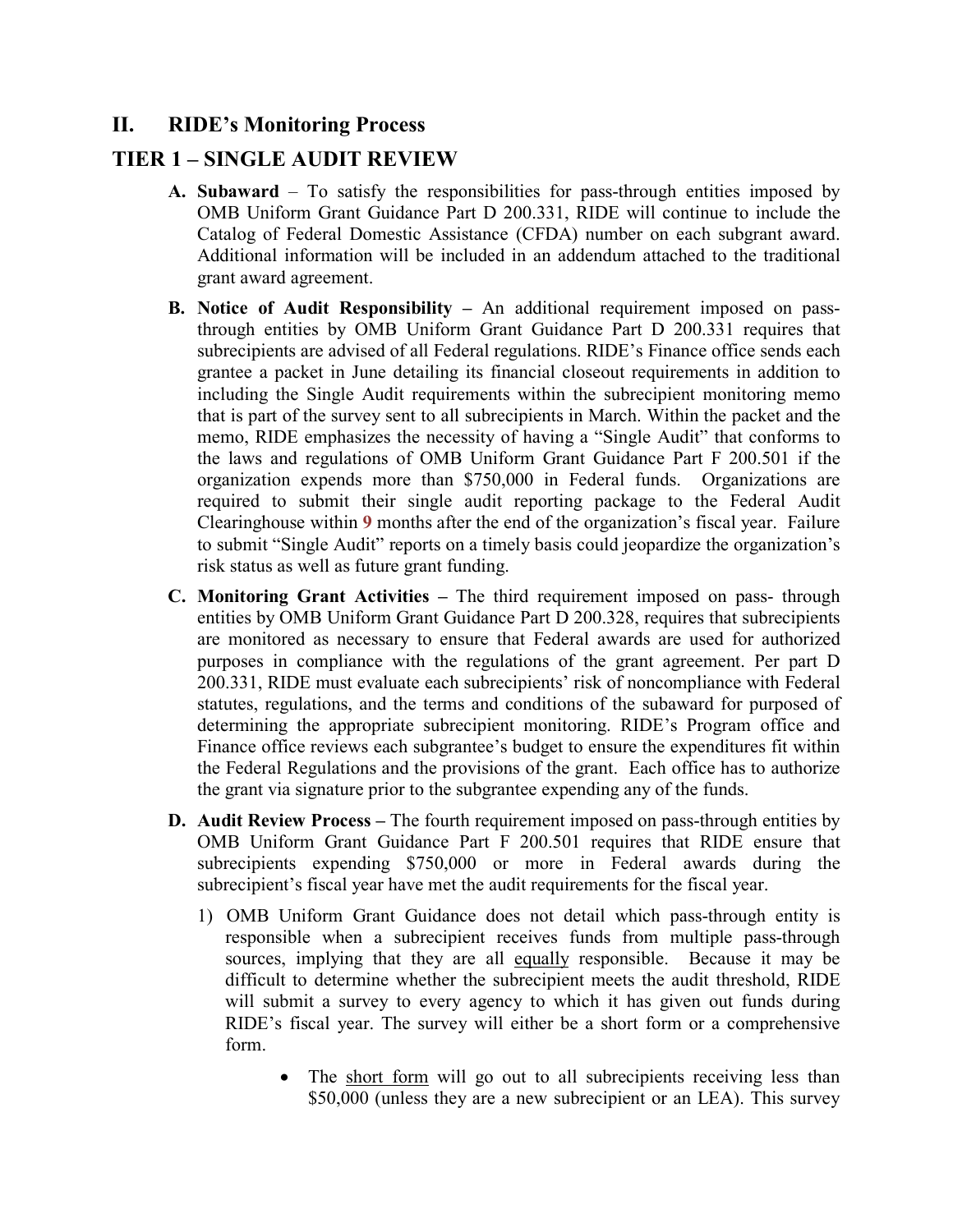asks the Business Manager or Finance Director to certify whether its agency requires a "Single Audit." RIDE will search for and download Single Audit reports from the Federal Clearinghouse (FAC) on a weekly basis. RIDE will accept the organization's financial audit in lieu of the survey if the financial audit clearly documents that the organization does not meet Single Audit requirements. A form 990 will also be accepted if the organization is not required to have an audit of its financial statement for that particular fiscal year.

• The comprehensive form will be sent to all subrecipients receiving \$50,000 or more (or to all new subrecipients and LEAs receiving more than \$25,000).

The comprehensive survey encompasses the following:

- Budgeting records retention
- internal controls debarment and suspension
	- accounting systems <br>
	indirect cost rates
		- time and effort <br>
		maintenance of effort
- procurement <br>
refunds or lapsed funds
- inventory Prior auditor opinions
- A-133 audit  **Grants Management**
- *2)* Survey Dates *(Send and return dates may be adjusted based on extenuating circumstances (i.e. Pandemic) – the adjusted date(s) will be clearly indicated on the survey).*

| Send Date  | Return Date |
|------------|-------------|
| March 31st | April 30    |

- 3) Collect Independent Audit Reports: As noted above, RIDE searches the FAC site once a week for newly submitted/accepted Single Audit report packages. The audit report is downloaded and saved electronically using the acceptance date in the file naming convention. A copy of the summary report for the day the search is performed will also be saved in the electronic audit database. The Grants Officer will log the reports on a tracking sheet and perform the initial review. See below for discussion of the initial review.
- 4) Delinquent reports: Occasionally, "Single Audit" reports may be extremely late due to unforeseen circumstances. In cases where the reports have not been received, the subrecipients' risk level will be increased and RIDE may consider performing a site visit at the agency. See below for further discussion on site visits.
- 5) Failure to have a "Single Audit": If the subrecipient is unwilling to meet the obligations of the grant award, pass-through entities must take appropriate action using sanctions, including: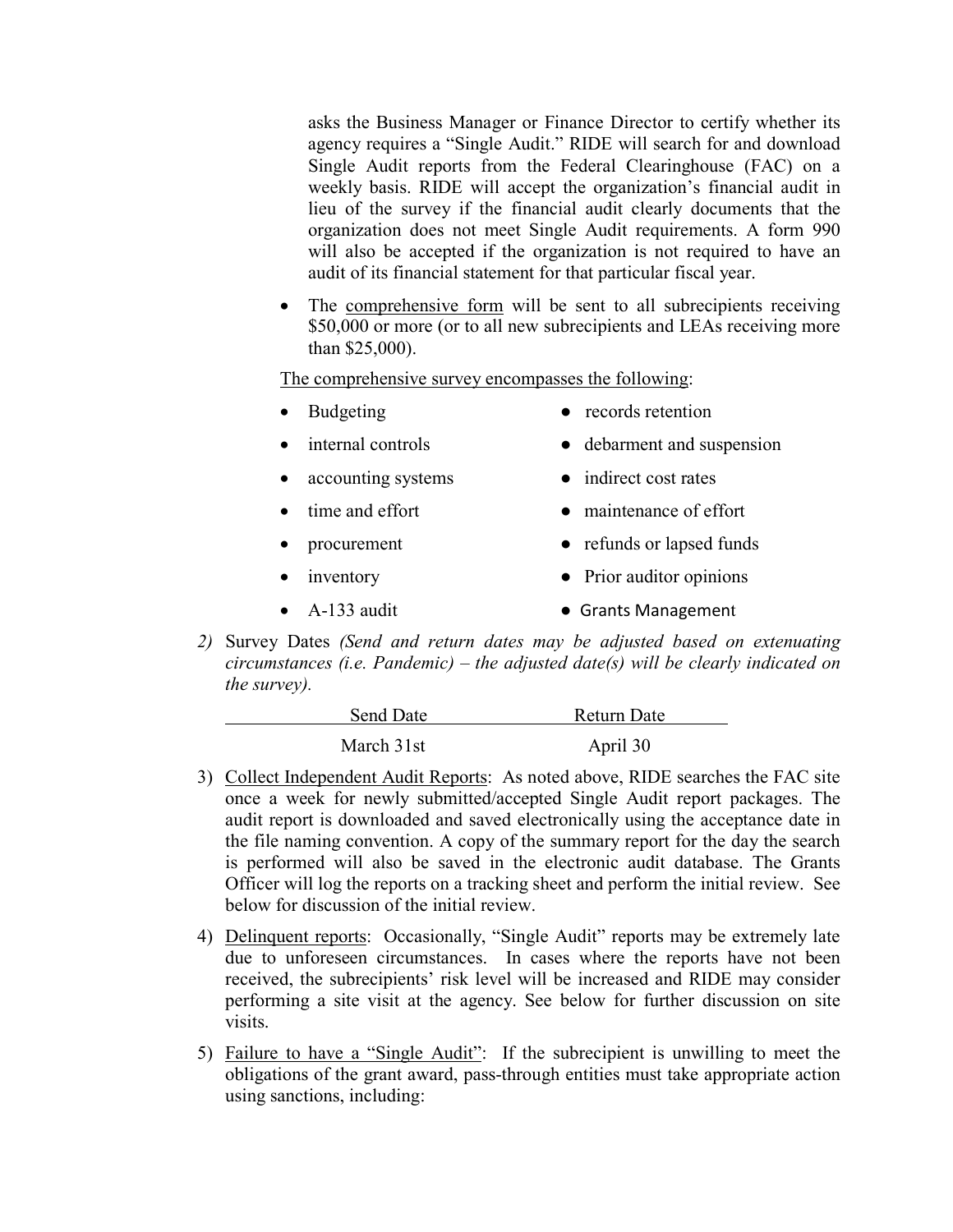- withholding a percentage of federal awards until a satisfactory audit is completed;
- withholding or disallowing overhead costs;
- suspending federal awards until the audit is conducted; or
- terminating the award
- 6) Initial Review: Once the reports are downloaded the Grants Officer in charge of Audit Oversight logs the FAC acceptance date of the reports on a tracking sheet. This tracking sheet notes the following items:
	- whether a single audit is required (i.e. federal expenditures exceed \$750,000)
	- date audit accepted by FAC
	- whether there are any findings
	- whether the findings relate to education
	- whether follow-up is necessary
	- date the management response is due, if required
	- date management response completed
	- was the management letter response sent within the 6 month period?

The Grants Officer performs the initial review as the reports are collected by RIDE. If the report has no findings or the findings do not relate to Education, no further follow up is required by the Single Audit Act. In this circumstance, RIDE sends a letter indicating "no [Federal/RIDE related] findings requiring attention" to the subrecipient.

- 7) Follow-up on Findings: If the report has findings that relate to Education, but the agency has developed an appropriate corrective action plan, then RIDE will submit a management response letter that the review is complete and RIDE concurs with the agency's corrective action plan. If the report has findings that relate to Education, but are left unresolved, the Grants Officer in charge of Audit Oversight will log a copy of the finding out to the appropriate party. This person will follow-up with the agency to determine how they are resolving the issue. Once the Grants Officer receives an acceptable corrective action plan from the subrecipient a management response will be prepared and sent to the organization. In accordance with Part D 200.331, RIDE must consider if the findings in the subrecipient's audit necessitates adjustment to its own records.
- 8) Management Response: Management decisions on audit findings must be submitted to the agencies within 6 months of the receipt of the subrecipient's audit report. If the letter states that RIDE concurs with the agencies corrective action plan, the pass-through must ensure the subrecipient takes appropriate and timely corrective action. This procedure is in accordance Part F 200.521

The management decision must clearly state whether or not the audit finding is sustained, the reasons for the decision, and the expected auditee action to repay disallowed costs, make financial adjustments, or take other action. If the auditee has not completed corrective action, a timetable for follow-up should be given.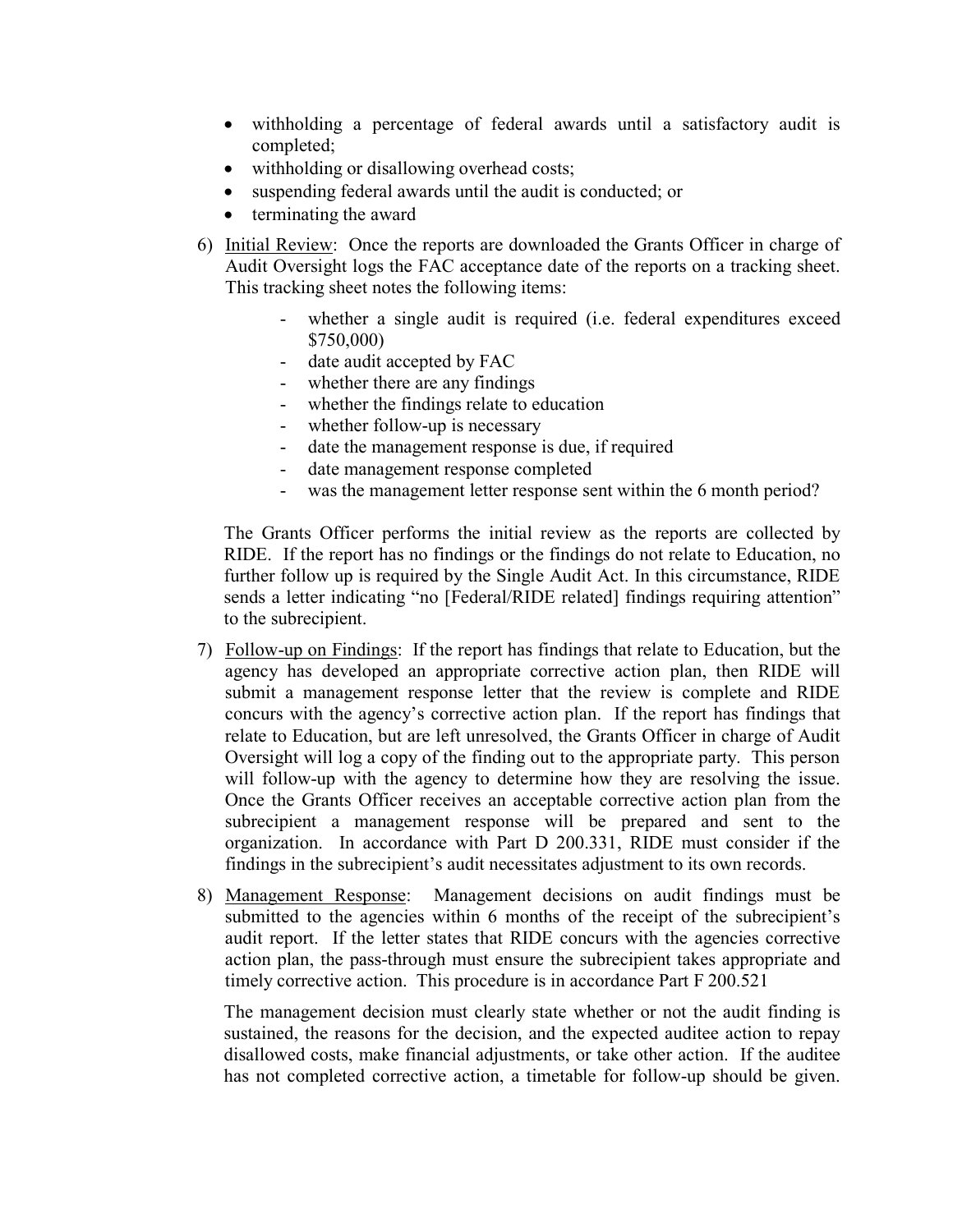Management decisions shall include the reference numbers the auditor assigned to each finding.

9) Audit Reports: After review, the audit reports and any supporting documentation will be filed by year and agency in the Finance department either in a hard file or electronically. The Audit Oversight person will maintain a file with the audit log, correspondence with the agencies, and supporting backup in determining what agencies require an audit.

# **TIER 2 – FISCAL MONITORING**

**A.** Monitoring Universe and Selection Process

Universe #1 – Periodic Monitoring

- *1.* All schools/organizations (sub-recipients) that receive more than \$50,000 of federal funds from the RIDE will receive a desk audit or an on-site fiscal review at least once during a five-year cycle. \**Unexpected or extraordinary circumstances, out of RIDE's control, that affect RIDE's ability to travel to subrecipients for onsite monitoring may alter how monitoring is performed – i.e. remote/virtual.*
- 2. Each year RIDE will conduct on-site fiscal monitoring visits. Monitoring will focus on those programs in these organizations not covered by a Single Audit. Sub-recipients will be selected for on-site monitoring in any given year through the following steps.
	- i. Step  $1$  Each year, all sub-recipients will be put in the monitoring pool
	- ii. Step 2 Sub-recipients will be selected from this pool for on-site monitoring that year. Selection will be made by ranking sub-recipients in the pool by risk factors as determined by the risk assessment team (Director of Finance, Coordinator of Federal Programs and the Sr. Compliance Officer). The responses from the annual sub-recipient survey will be used to assess the sub-recipients for the following risk factors:
		- 1. New sub-recipient with little or no experience in managing grants (sub-recipients where persons in key leadership positions have changed will be viewed as new sub-recipients);
		- 2. Sub-recipients whose audits have indicated problems with costs, lack of controls or a system to identify costs charged to the grants;
		- 3. Sub-recipients that have not gone through a single audit recently;
		- 4. Sub-recipients that have not been monitored recently

\*A selection from those assessed at the highest risk in the pool will be monitored that year.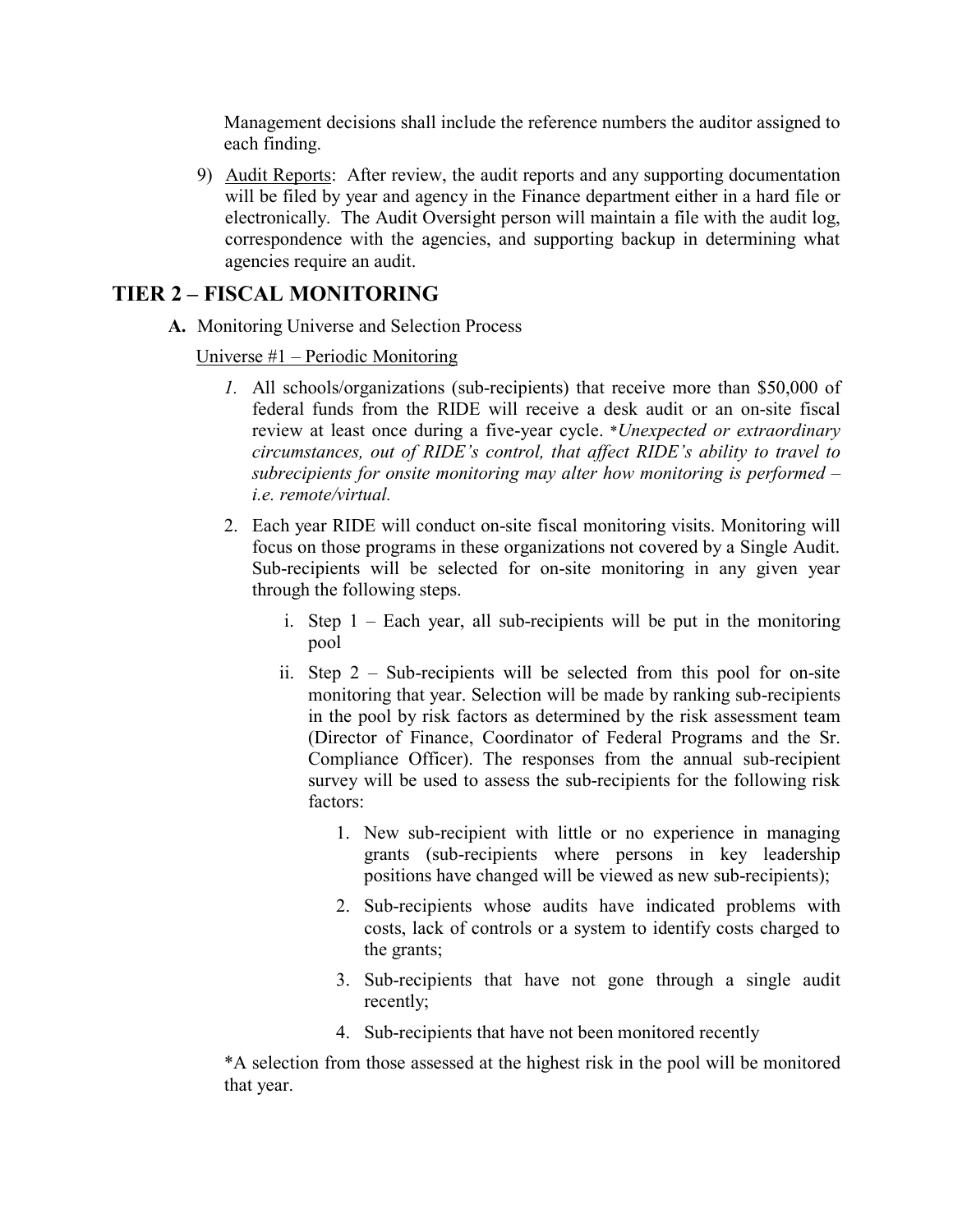#### Universe  $#2$  – Special Monitoring

- 1. In addition to those sub-recipients undergoing periodic monitoring will be those chosen for special monitoring. Special monitoring will focus on organizations at which the department has reason to believe that federal funds are not being expended appropriately or who themselves are concerned about their compliance status and request a monitoring visit. An annual risk assessment survey will be completed by all federal grant officers to aid in this process. Sub-recipients and programs can be selected for special monitoring at the discretion of RIDE.
- **B.** Sub-Recipient Notification

A sub-recipient selected for periodic or special on-site monitoring will be notified of its selection at least one month in advance of the on-site monitoring visit. The department will communicate directly with the sub-recipient's Superintendent; CFO; Executive Director; etc. to establish an agreeable date for an on-site monitoring visit. At the same time, the sub-recipient will be given a monitoring liaison in the department with whom to work to prepare for the visit and will be given a list of the types of documents required to be available for the review.

**C.** On-site Monitoring Procedures

Site Visits: A site visit is a trip to a subrecipient to:

- keep informed on a subrecipient's progress and problems;
- better understand the subrecipient's business management systems;
- provide an opportunity to counsel the subrecipient in ways to remedy deficiencies;
- inform the subrecipient of other services available (such as technical assistance from the pass-through;
- verify information received in the reports; and
- determine compliance or noncompliance with the terms and conditions of the grant award.

Site visits are particularly appropriate for complex or troublesome projects with special significance or as noted above in instances where the audit report has not been received. Some characteristics to consider when selecting projects for onsite monitoring include: location of the agency, cost, complexity, age of program, prior indications of problems, experience of staff, and resources at the passthrough to perform these visits.

### Monitoring Team:

The on-site monitoring team will be composed of one or more people and will be led by the member assigned to serve as the liaison to the sub-recipient. Team members will begin the on-site visit with an interview with the sub-recipient's business manager (and any other person deemed necessary) to insure that he/she understands the nature and scope of the on-site monitoring visit and to collect information. Team members will make it clear that the monitoring will focus on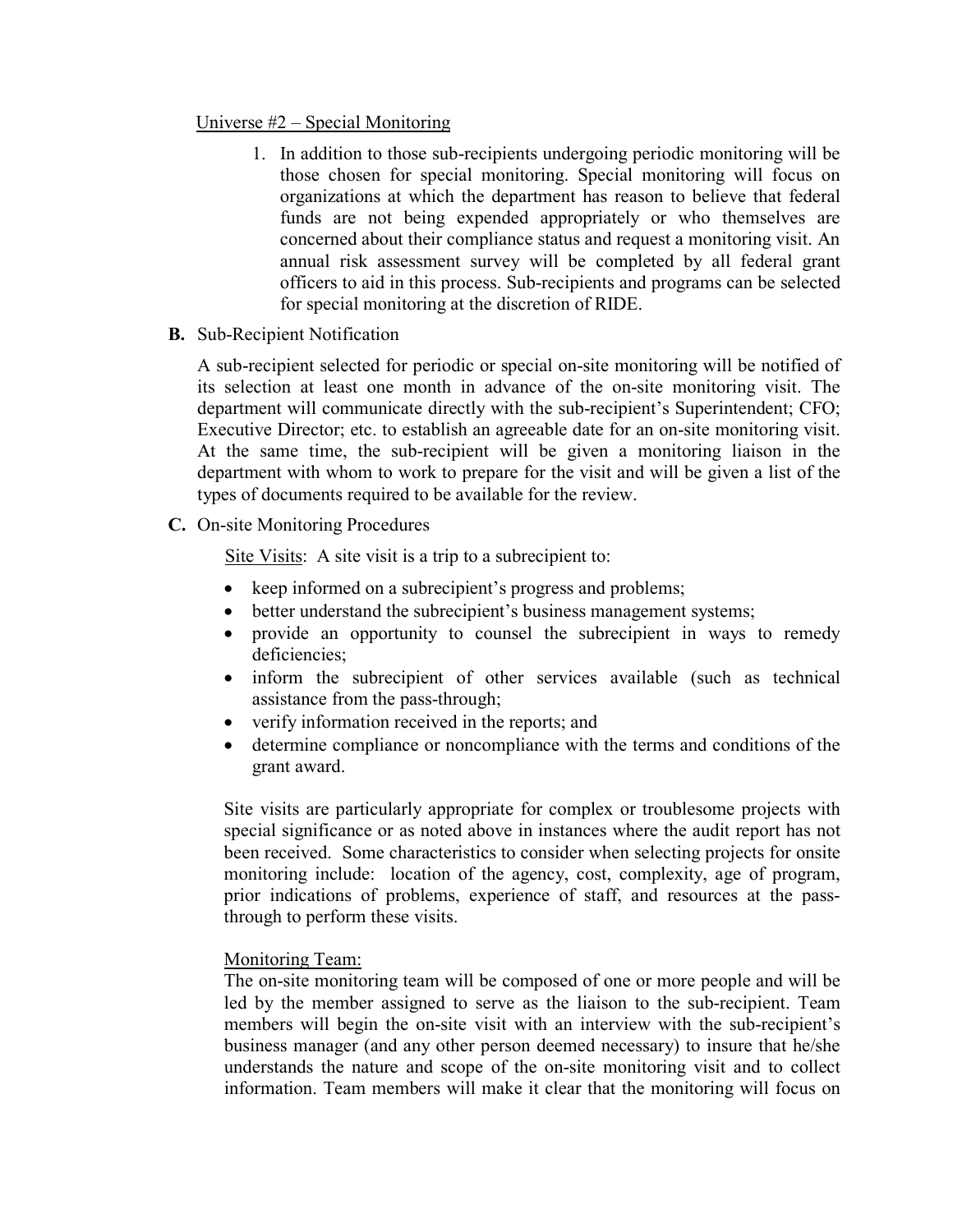both past and current year expenditures. The goal is not to seek recovery of misused funds, but to identify and resolve problems during the grant year in order to avoid future audit findings and penalties.

The team members will then meet with the fiscal and program managers for selected federal grants to review the procedures and documentation necessary to monitor the federal fiscal requirements identified in the Finance Review Template. Program and fiscal managers should arrange their schedules so that they can be available throughout the monitoring visit.

The monitoring checklist focuses on three areas of compliance:

- Internal controls are in place to ensure that costs are assigned and tracked against federal grants using a method to ensure compliance with federal requirements, that assets are safeguarded, and that they are used solely for authorized purposes.
- Expenditures of federal funds are in compliance with federal cost principles (principles identifying what can be funded and how it can be funded)
- Expenditures are in compliance with the sub-recipient's approved local plans

### Testing Method:

In order to monitor fiscal practices for compliance in these three areas, the team will use the following testing methods:

- Internal Controls the team will examine written policies and procedures for grant management, procure accounting records for each federal grant and check property/equipment inventories.
- Compliance with cost principles and local plans will be tested by examining outlays for the previous fiscal year and the current fiscal year to date. Source documentation (purchase orders, invoices, cancelled checks, payrolls, and time and attendance records) for randomly selected transactions under each grant will be reviewed to determine the nature of the expenditure and to establish its Allowability. Specific outlays will also be reviewed to establish their consistency with the approved local plan. Team members will look at each grant and examine outlays under each of the following budget categories: personnel, contracts, property/equipment, operating and, if applicable, sub-grants.

In examining the outlays, team members will look at such issues as:

- Is the expenditure a normal expenditure that should have been covered by non-grant funds?
- Does the contract indicate its purpose or the person hired is within the purpose of the grant?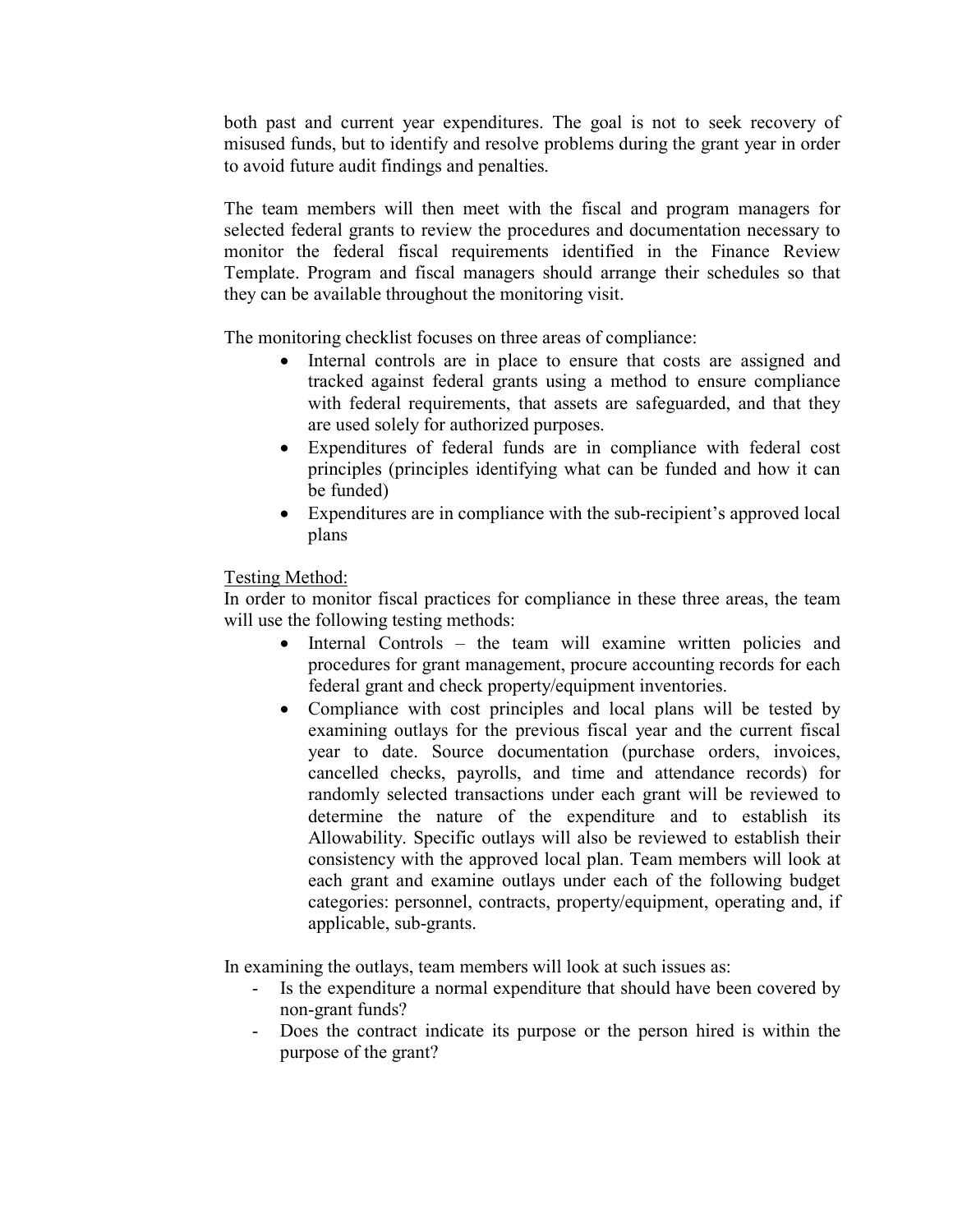- Does the work schedule for the individual indicate the time spent working on the cost objectives of the grant and on other cost objectives? Is it reported after-the-fact and signed by the individual?
- Are the cost allowable based on cost principles per OMB Uniform Grant Guidance Part E – Cost Principles?
- Are the expenditures applicable to the period covered by the grant?

Team members will record compliance issues in the Finance Review Template and will enter each of the outlays monitored in the expenditure worksheet and its compliance status.

#### Exit Interview

The team's goal will be to complete monitoring visits in one to two days. However, the number of grants, the number of sites, or the complexity of issues uncovered may extend the length of the visit. When the monitoring has been completed, team members will conduct an oral exit interview with the Business Manager and anyone else he/she deems appropriate. Team members will identify areas of possible non-compliance and provide the opportunity for the submittal of further information or explanation to correct misperceptions or misinterpretations on their part.

#### **D.** Final Report and Corrective Actions

#### Final Report

RIDE will issue a written final report of the findings of an on-site monitoring visit within 30 days after the completion of the visit. Program staff may be consulted during that period to clarify an issue or verify the accuracy of information collected during the review. When all issues are clarified, RIDE will send its findings to the sub-recipient in which findings of non-compliance will be identified. Findings of non-compliance could be in one of three categories:

- Adequate internal controls not in place
- Sufficient source documentation is not in place to justify outlay
- Specific outlays are not allowable under cost principles or do not meet the purpose of the grant.

#### Corrective Action Plan

Once the sub-recipient has received the Final Report of the on-site monitoring visit, it has thirty (30) days to respond to findings of non-compliance. In its response, it can challenge the findings by submitting material that demonstrates the inaccuracy of the finding. When it concurs that a finding of non-compliance is correct, it needs to file a corrective action plan.

A corrective action must be created for each finding and result in bringing the sub-recipient to full compliance. The nature of the corrective action will relate back to the category of the finding.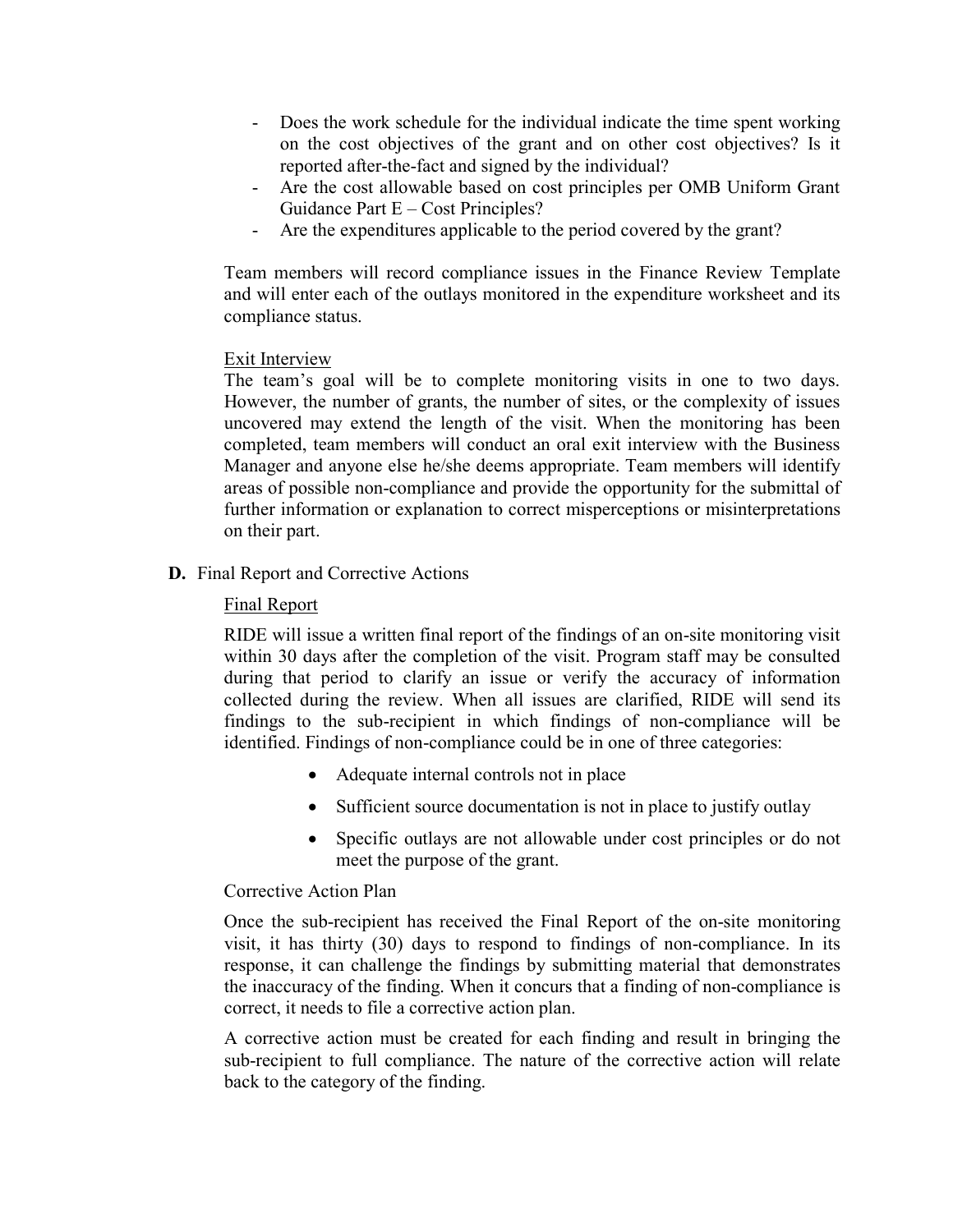- When there are weaknesses in internal controls, policies and procedures will be developed and implemented and accounting records will be brought into compliance with approved budgets.
- When sufficient source documentation is not in place, such documentation will be put into place or the outlay will be determined to be disallowable.
- When specific outlays are determined to be disallowable under cost principles or the purposes of the grant, the sub-recipient must reduce the cost of the program and submit documents indicating those cost have been transferred and paid using non-grant funds.

Corrective actions will identify:

- The action to be taken to bring each cited item into compliance and to keep the problem from reoccurring.
- Who will be responsible for the action
- When it will be completed

When the department is satisfied that the proposed corrective actions will be successful in resolving all problems, the liaison will notify the sub-recipient that it has an approved corrective action plan.

Corrective actions must be completed before the current fiscal year is closed out or special conditions will be placed on the new year's CRP award. After the date on which corrective actions were to be completed, the liaison will either schedule a follow-up visit to verify that the actions have been carried out and that they were successful in resolving problems or will arrange for an alternate way for the sub-recipient to demonstrate that effective corrective actions have been completed.

### Possible Penalties

The imposition of penalties for non-compliance with federal requirements will be a last resort. The main objective of the monitoring system is to assist subrecipients in creating sound grant management systems. However, federal law requires that the department take action if its sub-recipients do not comply with federal requirements.

- 1. Failure to resolve issues, refund disallowed costs or supply adequate documentation to support costs charged to grants will result in a warning that funds may be suspended until the requirement is met.
- 2. Continued failure to resolve issues, refund disallowed costs or supply adequate documentation **will** result in fund suspension until the requirement is met.

# **III. Conclusion**

As stated initially, the purposes of Federal grants monitoring are:

• To monitor sub-recipients' programs, especially those not covered by the Single Audit, to ensure compliance